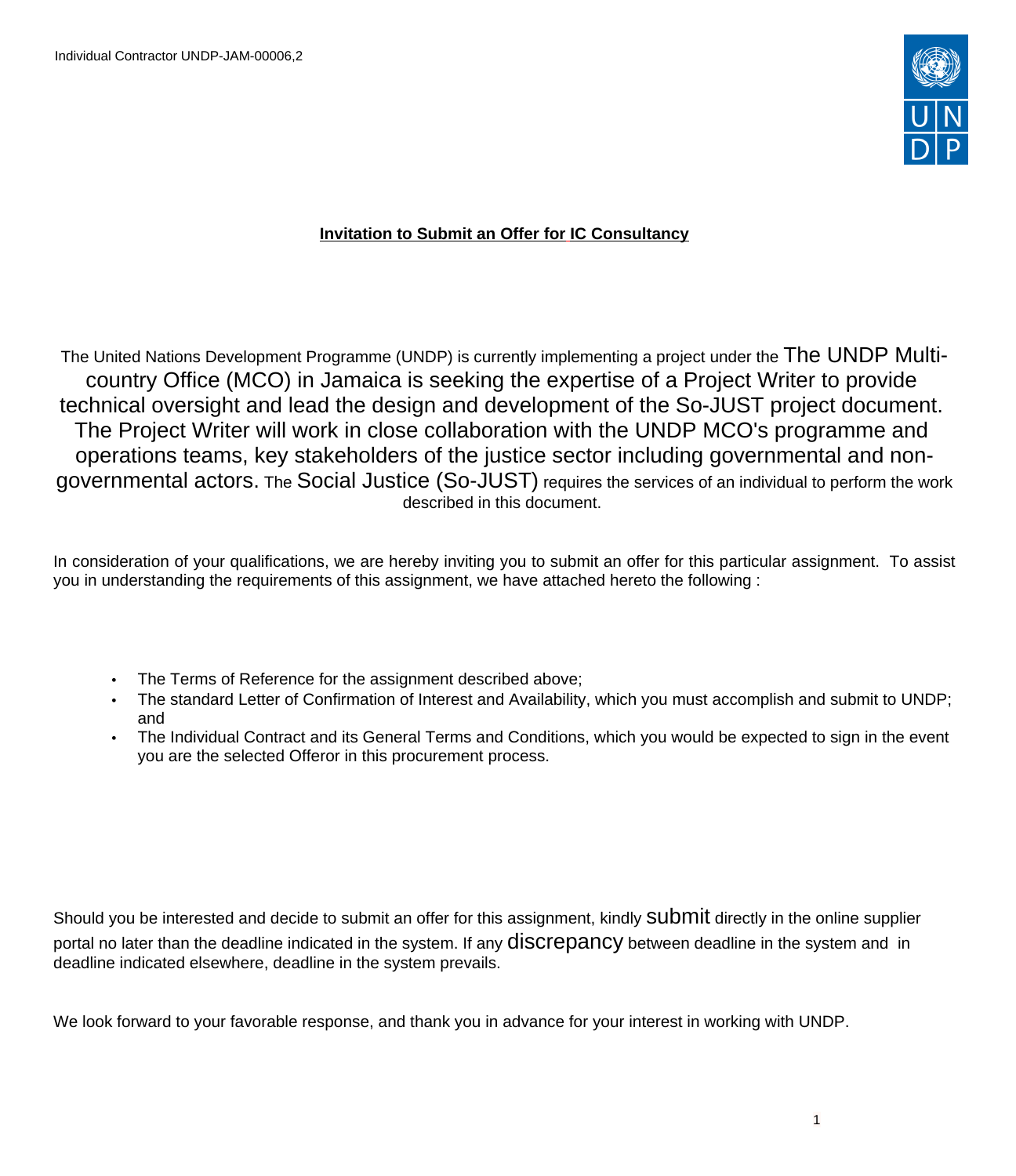

Sincerely,

Jamaica

Procurement BU, UNDP Multi Country Office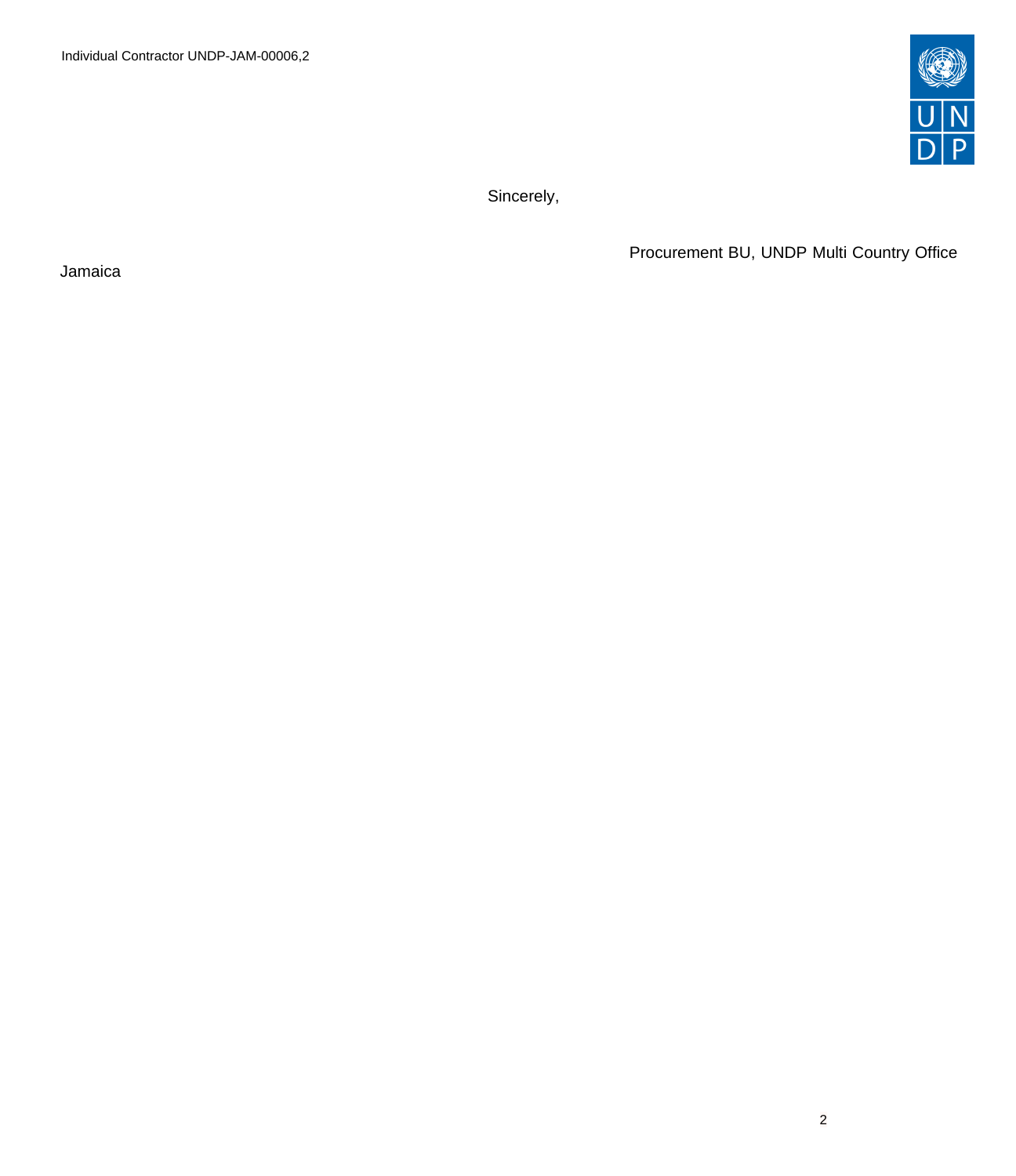

**Tender Overview** The UNDP Multi-country Office (MCO) in Jamaica is seeking the expertise of a Project Writer to provide technical oversight and lead the design and development of the So-JUST project document. The Project Writer will work in close collaboration with the UNDP MCO's programme and operations teams, key stakeholders of the justice sector including governmental and non-governmental actors.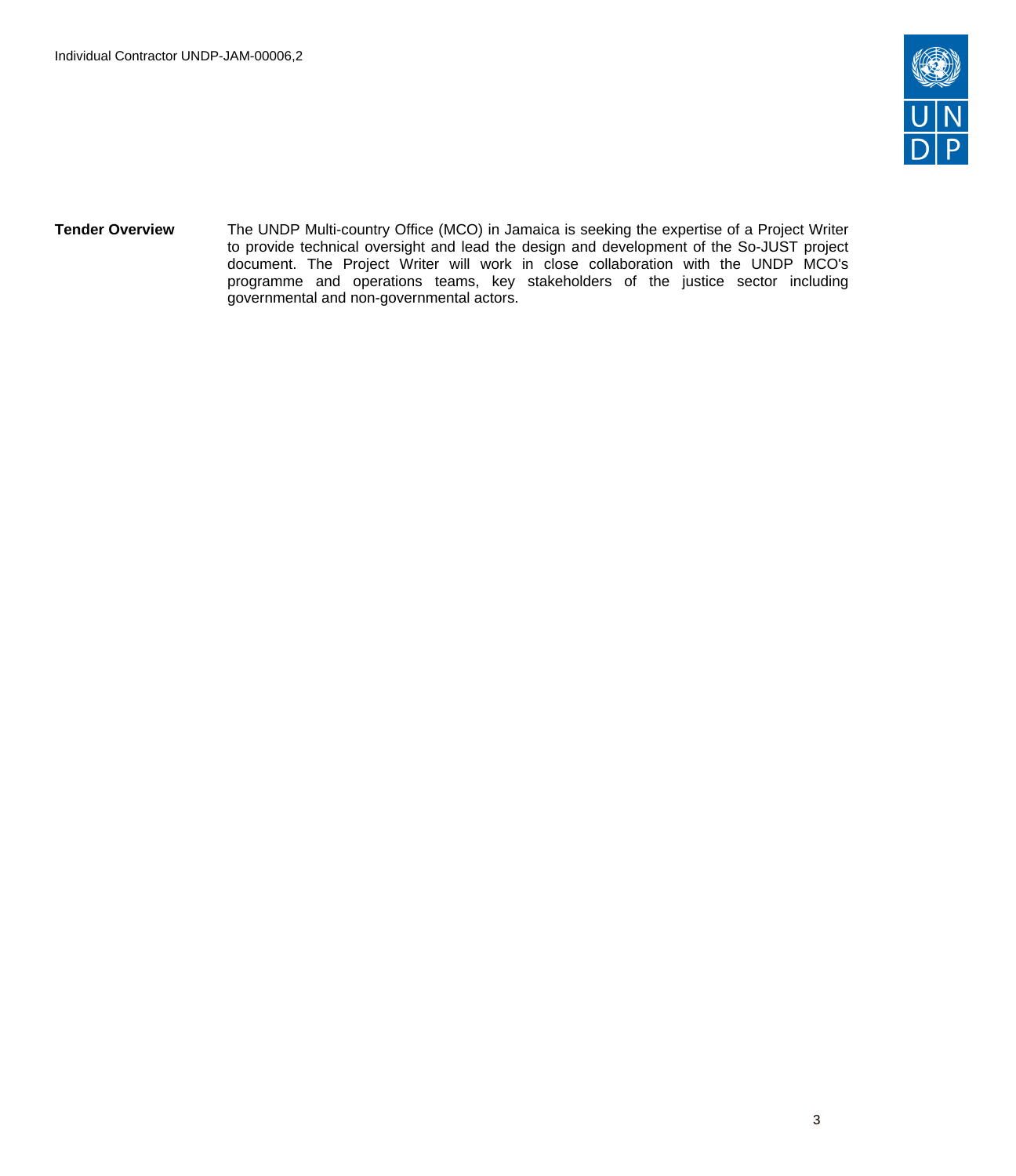

# **Table of Contents**

| .5 |
|----|
|    |
|    |
|    |
|    |
|    |
|    |
|    |
|    |
|    |
|    |
|    |
|    |
|    |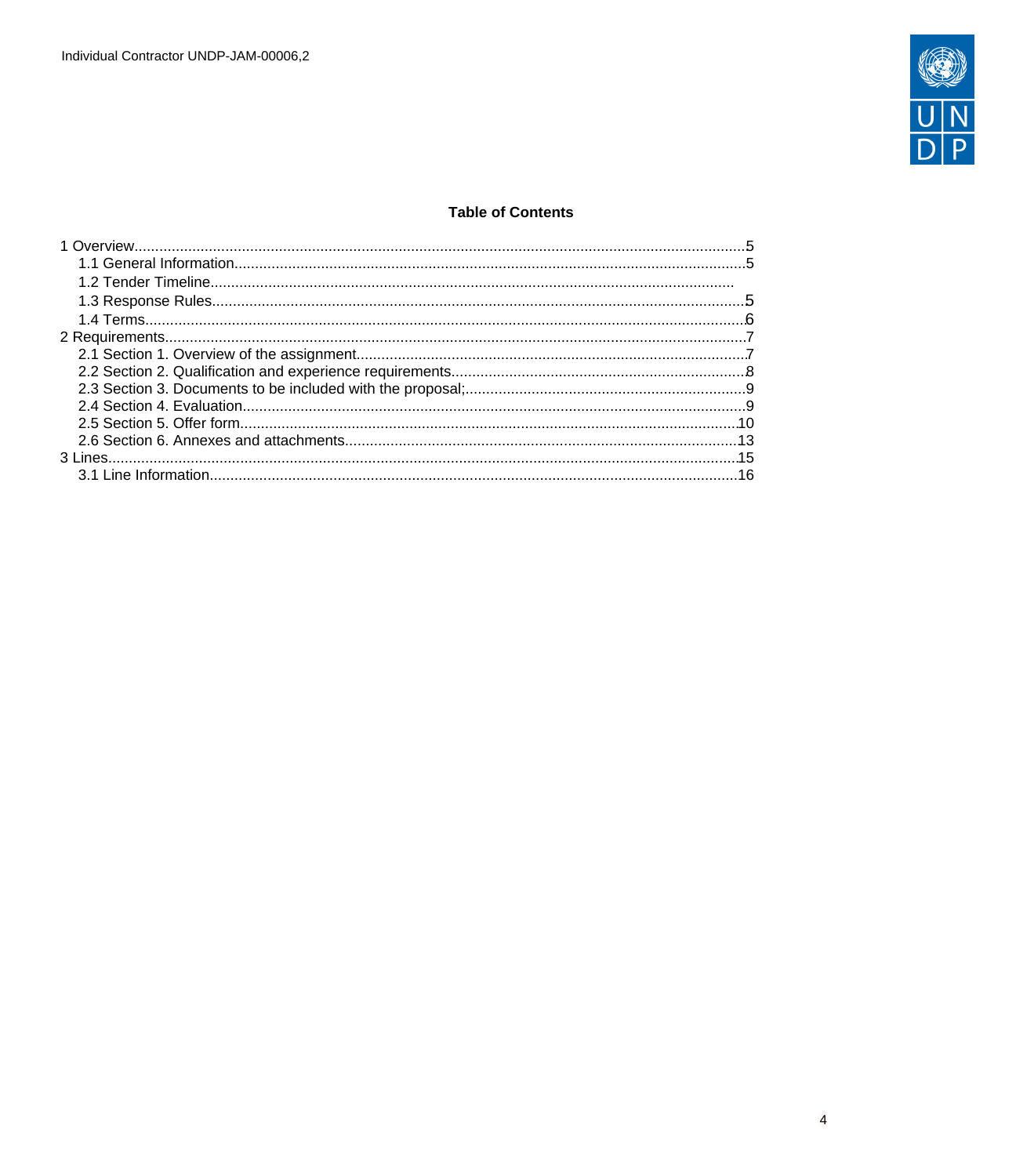

# <span id="page-4-0"></span>**1 Overview**

# <span id="page-4-1"></span>**1.1 General Information**

| <b>Title</b>               | <b>IC Consultancy</b>                                                      |  |  |
|----------------------------|----------------------------------------------------------------------------|--|--|
| <b>Amendment</b>           | Clarification to bid submission deadline                                   |  |  |
| <b>Description</b>         |                                                                            |  |  |
| <b>Contact Point</b>       | lesha Pyne                                                                 |  |  |
| <b>Outcome</b>             |                                                                            |  |  |
| E-Mail                     | procurement.jamaica@undp.org                                               |  |  |
| <b>Reference Number</b>    | PRC0001171                                                                 |  |  |
| <b>Beneficiary Country</b> | Jamaica                                                                    |  |  |
| <b>Introduction</b>        | [@UNDP Multi Country Office - 1-3 Lady Musgrave Road Jamaica@]<br>Country: |  |  |
|                            | [@Individual Consultancy-Consultant@]<br>Description of the Assignment:    |  |  |

# **Period of assignment/services (if applicable): Fifty-Five (55) Days over Four (4) months**

Proposal should be submitted directly in the portal no later than indicated deadline [@27June2022 at 3:00 p. m. Jamaica Time (or 4:00 pm New York Time@]

Any request for clarification must be sent in writing via messaging functionality in the portal. UNDP will respond in writing including an explanation of the query without identifying the source of inquiry.

# **1.2 Tender Timeline**

| <b>Preview Date</b> |                                                           |
|---------------------|-----------------------------------------------------------|
|                     | <b>Open Date</b> 20/06/22 23:06 PM                        |
|                     | <b>Close Date</b> 27/06/22 20:00 PM                       |
|                     | <b>Estimated Award Date</b> 2022-06-29T20:00:00.000+00:00 |
|                     |                                                           |

**Time Zone** Coordinated Universal Time

# <span id="page-4-2"></span>**1.3 Response Rules**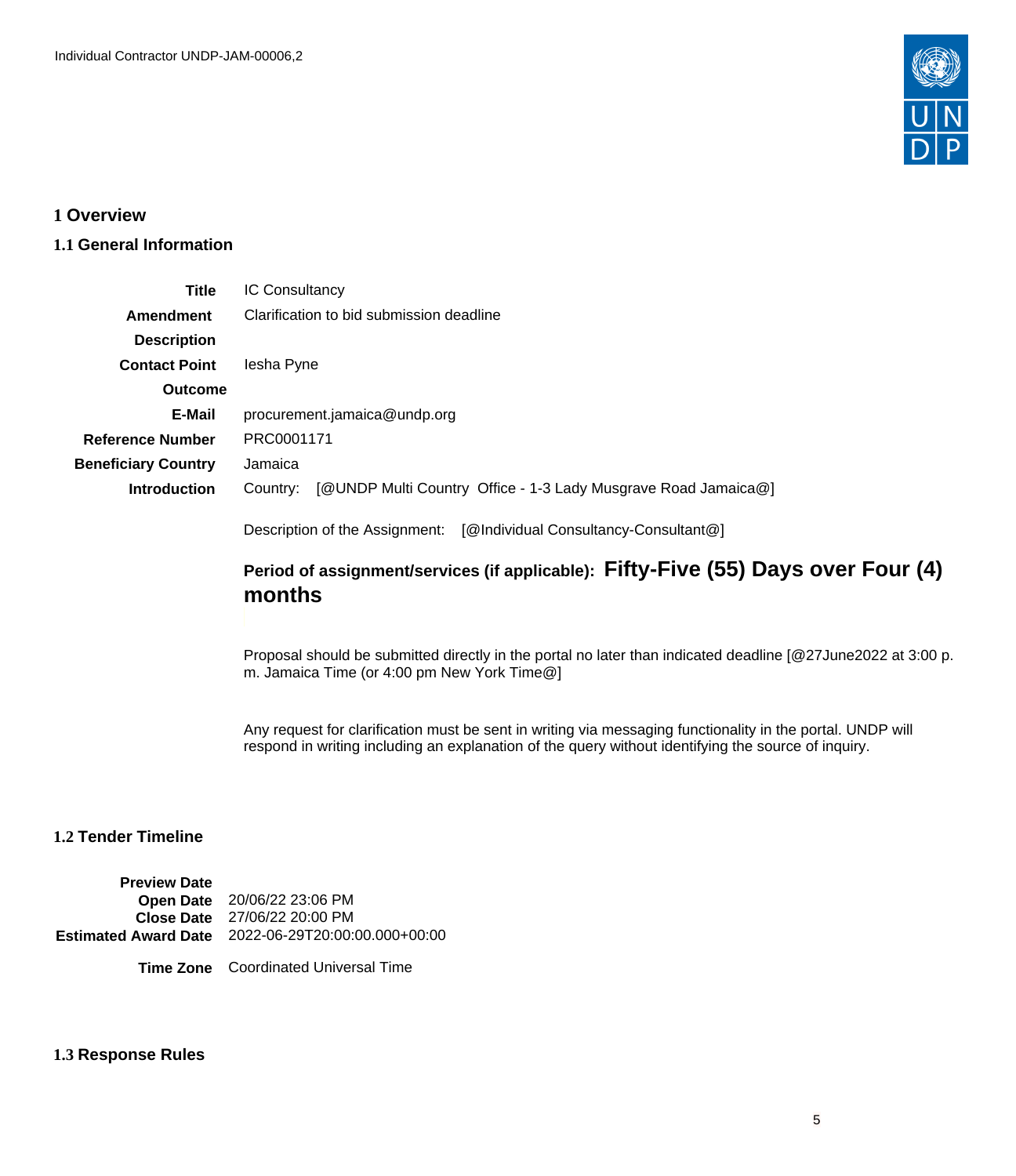

This negotiation is governed by all the rules displayed below.

| Rule                                                     |  |  |  |  |  |
|----------------------------------------------------------|--|--|--|--|--|
| Negotiation is restricted to invited suppliers           |  |  |  |  |  |
| Suppliers are allowed to provide multiple responses      |  |  |  |  |  |
| Suppliers are allowed to revise their submitted response |  |  |  |  |  |
|                                                          |  |  |  |  |  |

# <span id="page-5-0"></span>**1.4 Terms**

**Negotiation Currency** USD ()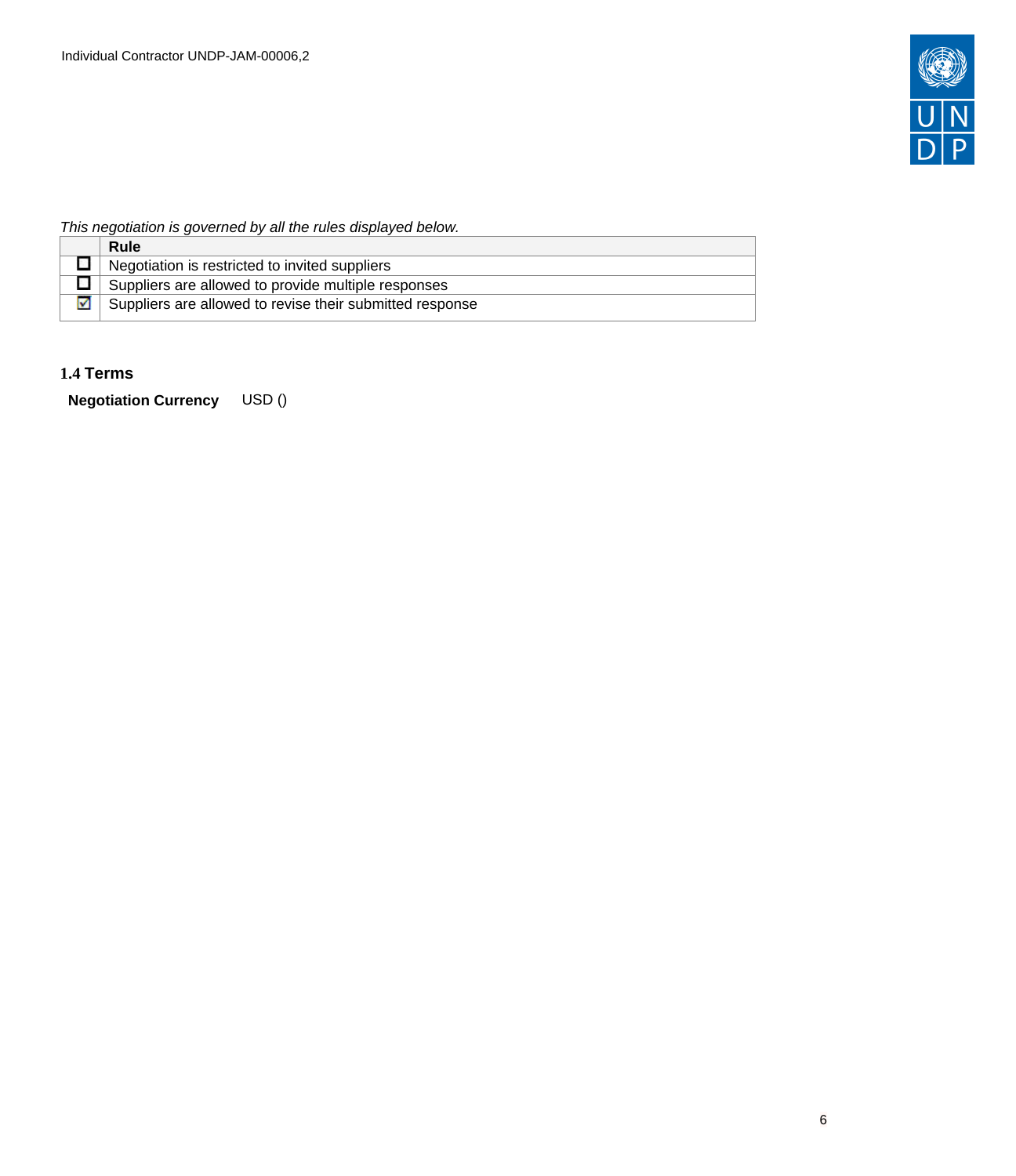

# <span id="page-6-0"></span>**2 Requirements**

\*Response is required

# <span id="page-6-1"></span>**2.1 Section 1. Overview of the assignment**

1.

A consultant will be engaged to support the project formulation, guided by the approved Project Concept (annexed) and UNDP policies and procedures. The Project Writer will function as the Team Leader for the development of So-JUST's project document package. They will collaborate with all members of the project development team, in consultation with UNDP's Programmes Unit and other key partners including Global Affairs Canada and representatives of the Government of Jamaica, as well as relevant non-governmental organisations. This collaborative approach is to ensure timely completion of all deliverables. Deliverables are to be fully aligned to UNDP and Global Affairs Canada's requirements and quality standards.

The following key roles and responsibilities will be expected from the Project Writer/Team Lead:

Formulate Workplan and Inception Report

a. A report comprised of the proposed approach and work plan, including specific method(s) and guiding principles, and;

b. Oversee the activities/outputs of each team members to ensure compliance with stipulated times in the workplans.

Contribute to Technical Studies and Participatory Stakeholder Process

a. Compile baseline/situational analysis for the project in collaboration with the Results Based Management Consultant and Gender Specialist;

b. Oversee the completion of a gender analysis using the gender-based analysis plus (GBA+) approach to inform the project document;

c. Analyze information on the existing policies, legal and regulatory framework of the justice and court system and identify relevant gaps in said legal and policy frameworks;

d. Lead the completion of UNDP Social and Environmental Screening Procedure;

e. Engage and consult with key governmental and non-governmental stakeholder throughout the project development phase

f. Review relevant past and ongoing projects for lessons and complementarity.

Produce a Project document: Based on the standard UNDP Project Document template, prepare the following sections:

- a. Cover Page;
- b. Gender Analysis;
- c. Development Challenges;
- d. Strategy and Theory of Change;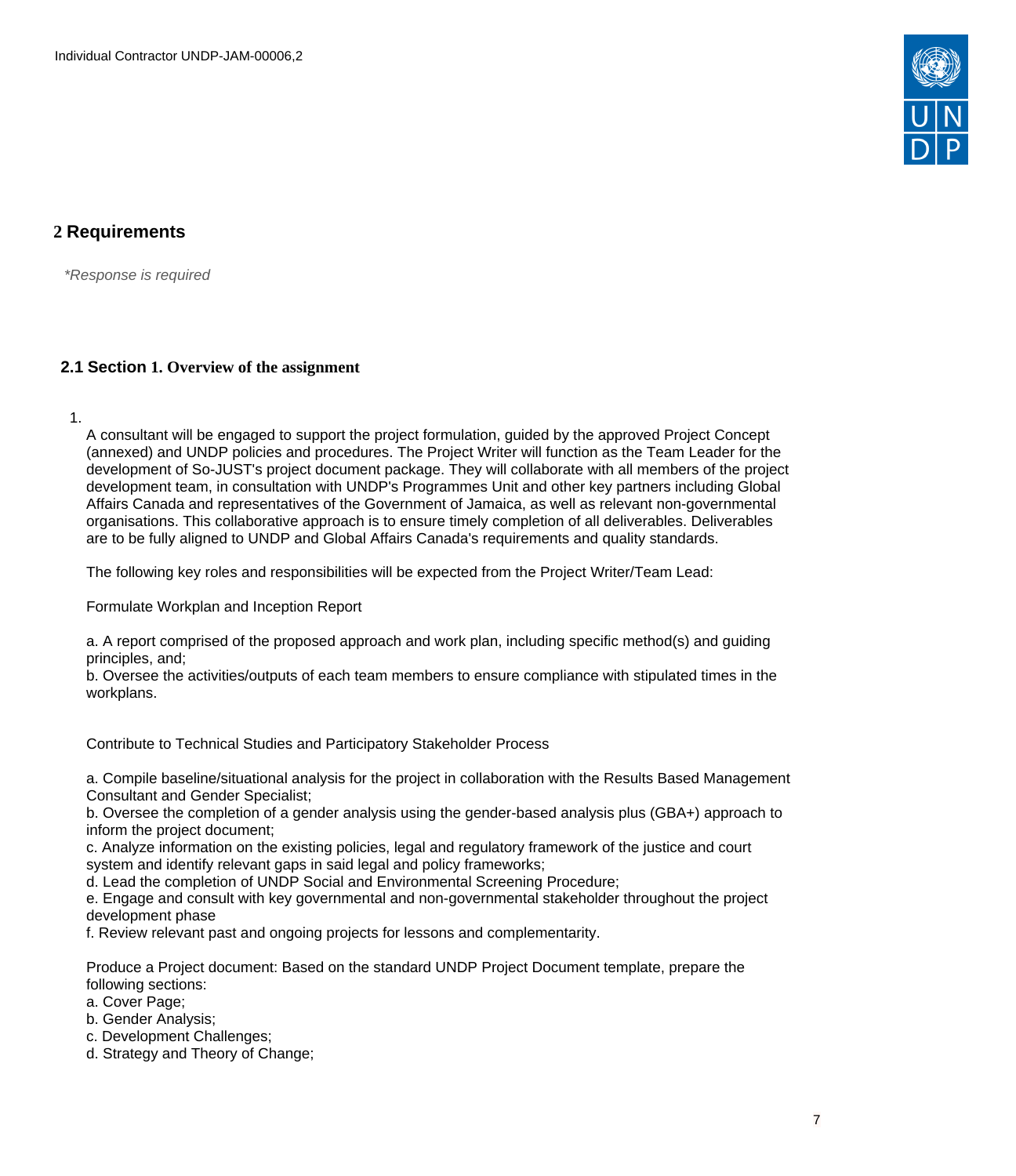

# e. Results Framework;

Validation Workshop

a. In collaboration with other members of the project development team, plan and execute the validation workshop.

- b. Oversee all necessary revisions to the Project Document package that arise during the workshop;
- c. Ensure completion of Validation Workshop Report.

Finalized Project Document Package & Project Launch

 a. Incorporate all inputs from national stakeholders, UNDP and GAC, into final draft ProDoc Package with all required sections and Annexes, in line with the standard UNDP ProDoc template and annotated guidance;

b. Present the finalized draft ProDoc package at Local Project Appraisal Committee (LPAC)

- c. Finalise ProDoc based on feedback received at LPAC
- d. Coordinate and lead the Project launch.

f. Costed Monitoring and Evaluation Plan

# <span id="page-7-0"></span>**2.2 Section 2. Qualification and experience requirements**

\*1.

Indicate the highest academic qualification that you possess and upload a copy of the certificate. Target: PhD

2.

Academic Qualifications:

Advanced University Degree in Law, Social Sciences or discipline relevant to Sustainable Development is required.

Years of Experience:

● At least five (5) years' work experience in project development and management.

● At least three (3) years of relevant experience in programming relating to social justice, criminal justice, or law reform.

- At least three (3) years of experience working in the Caribbean.
- Knowledge and experience in GAC policies, templates and requirements would be an asset.
- Experience working with UN Agencies, similar multilateral agencies and government entities.

\*3.

Academic Qualifications:

Advanced University Degree in Law, Social Sciences or discipline relevant to Governance, Rule of Law or Justice Sector Reform is required.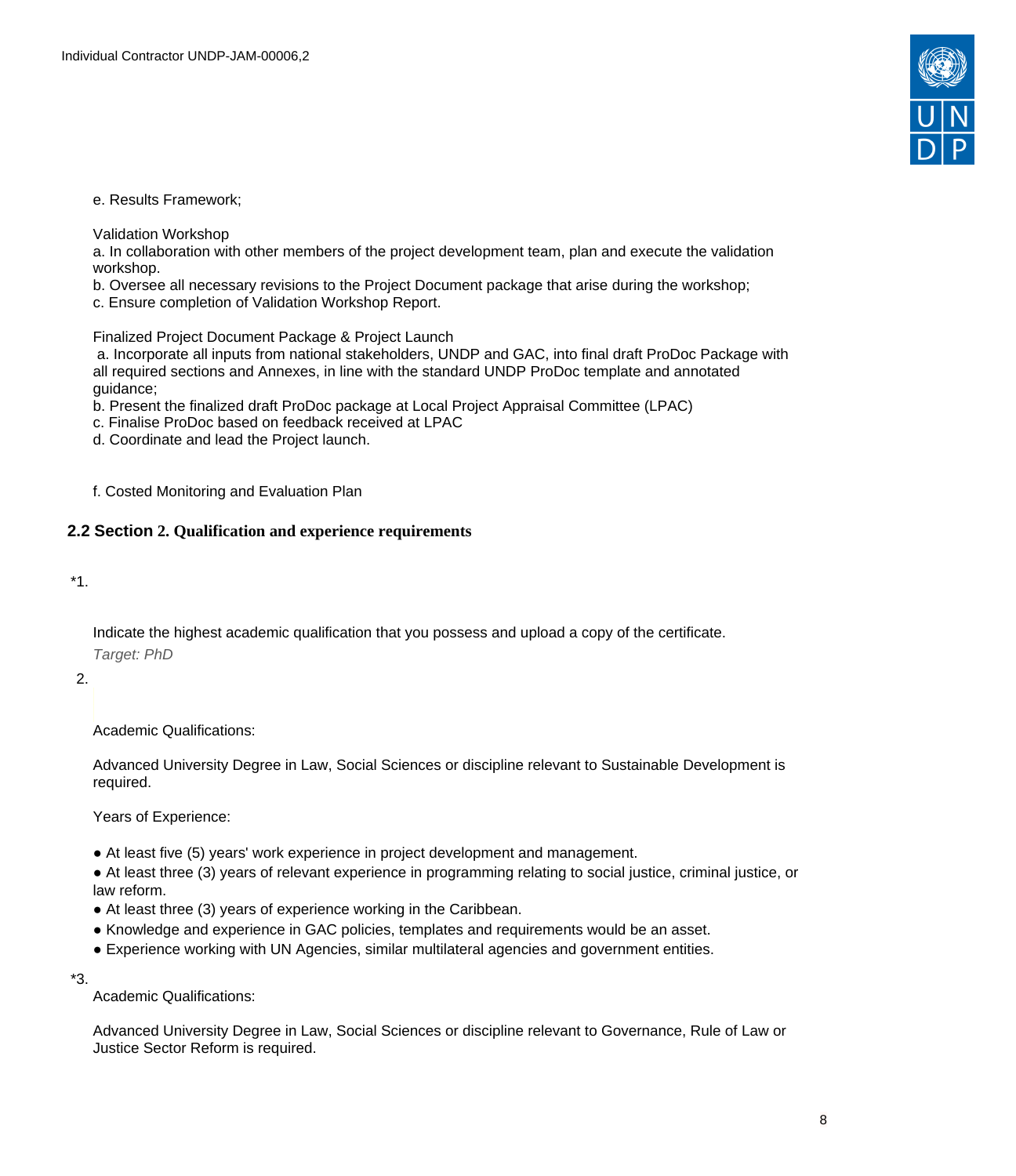

Do you meet the following experience requirements:

1. At least five (5) years' work experience in project development

2. At least three (3) years of experience working in the Caribbean

3. Knowledge and experience in GAC policies, templates and requirements would be an asset.

4. Experience working with UN Agencies, similar multilateral agencies and government entities.

Target: Yes

# <span id="page-8-0"></span>**2.3 Section 3. Documents to be included with the proposal;**

\*1. Upload a brief proposal highlighting:

- 1. Why you are the most suitable for the job;
- 2. a Brief methodology on how you will approach and conduct the work (if applicable)
- \*2. Provide detailed breakdown of the financial proposal and submit required financial information directly in the system as applicable
- \*3. Provide your personal CV including past experience in similar projects at least 3 references

# <span id="page-8-1"></span>**2.4 Section 4. Evaluation**

1.

Individual consultants will be evaluated based on the following methodologies:

**Cumulative analysis** 

When using this weighted scoring method, the award of the contract should be made to the individual consultant whose offer has been evaluated and determined as:

a) responsive/compliant/acceptable, and

b) Having received the highest score out of a pre-determined set of weighted technical and financial criteria specific to the solicitation.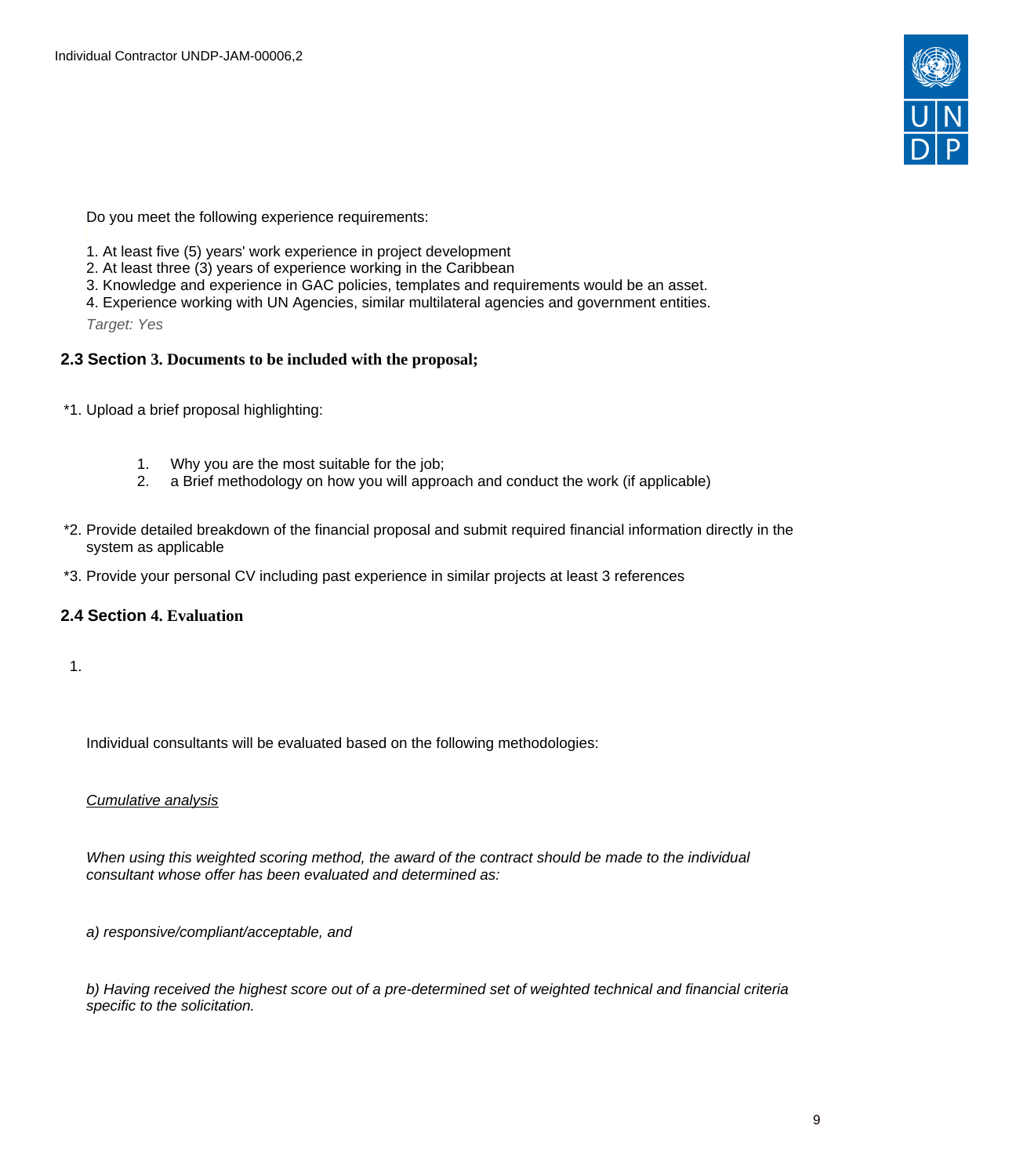

\* Technical Criteria weight; [70%]

\* Financial Criteria weight; [30%]

Only candidates obtaining a minimum of 50% point would be considered for the Financial Evaluation

\*2.

# Please see attached Evaluation Criteria Response attachments are optional*.*

# <span id="page-9-0"></span>**2.5 Section 5. Offer form**

# \*1. **Offeror's Declaration**

I hereby declare that:

- I have read, understood and hereby accept the Terms of Reference describing the duties and responsibilities of this assignment;
- I have also read, understood and hereby accept UNDP's General Conditions of Contract for the Services of the Individual Contractors;
- I hereby propose my services and I confirm my interest in performing the assignment through the submission of my CV which I have duly signed and attached hereto;
- In compliance with the requirements of the Terms of Reference, I hereby confirm that I am available for the entire duration of the assignment, and I shall perform the services in the manner described in my proposed approach/methodology which I have attached hereto
- \*2. Payment Type and Rates

I hereby propose to complete the services based on the following payment rate:

(Please select the applicable option)

# \*3. **Payment Certification Procedures**

I recognize that the payment of the abovementioned amounts due to me shall be based on my delivery of outputs within the timeframe specified in the TOR, which shall be subject to UNDP's review, acceptance and payment certification procedures.

\*4. Please confirm your offer remains valid for a total of 90 days after the submission deadline.

# \*5. **Contract Type**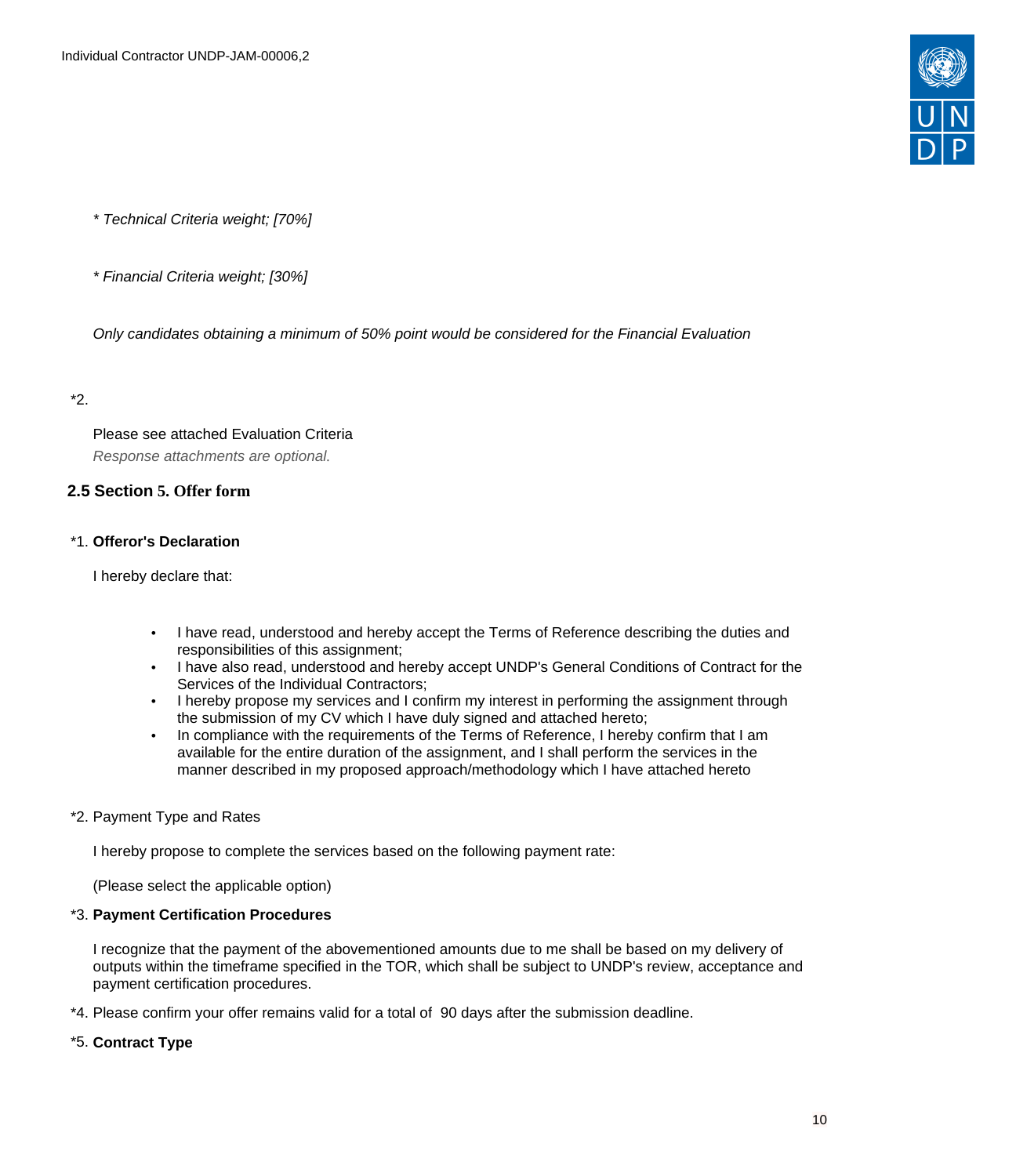

**I**ndividual Contract with UNDP

### \*6. **Other Engagements**

Please indicate whether you have any other engagements at the time of submission. If yes, provide details using the template attached

#### Attachments:

| File Name or URL          | vpe  | <b>Description</b> |
|---------------------------|------|--------------------|
| Template for IC declaring | File |                    |
| othe                      |      |                    |

#### \*7. **Acceptance and cost for the proposal**

I fully understand and recognize that UNDP is not bound to accept this proposal, and I also understand and accept that I shall bear all costs associated with its preparation and submission and that UNDP will in no case be responsible or liable for those costs, regardless of the conduct or outcome of the selection process.

\*8. I also fully understand that, if I am engaged as an Individual Contractor, I have no expectations nor entitlements whatsoever to be re-instated or re-employed as a staff member

### \*9. **Former UN Staff Member**

If you are a former staff member of the United Nations recently separated, please confirm hereby that you have complied with the minimum break in service required before you can be eligible for an Individual Contract.

#### \*10. **Relatives employed with UN**

Please confirm that you have no first degree relative (mother, father, son, daughter, spouse/partner, brother or sister) currently employed with any UN Agency or office.

If such relationship exist, please disclose the name of the relative, the UN office employing the relative, and the relationship. Use the comments box or add an attachment if necessary.

#### \*11. **Relatives employed by UN or other Organizations**

Are any of your relatives employed by UNDP, or any other UN organization or any other public international organization?

Attachments:

| File Name or URL   | <b>vpe</b> | <b>Description</b> |
|--------------------|------------|--------------------|
| Template for IC to | File       |                    |
| declare rel        |            |                    |

#### \*12. **Enquiries with present employer**

Do you have any objections to us making inquiries of your present employer?

### \*13. **REFERENCES**

List three persons not related to you who are familiar with your character and qualifications. Use template attached and upload.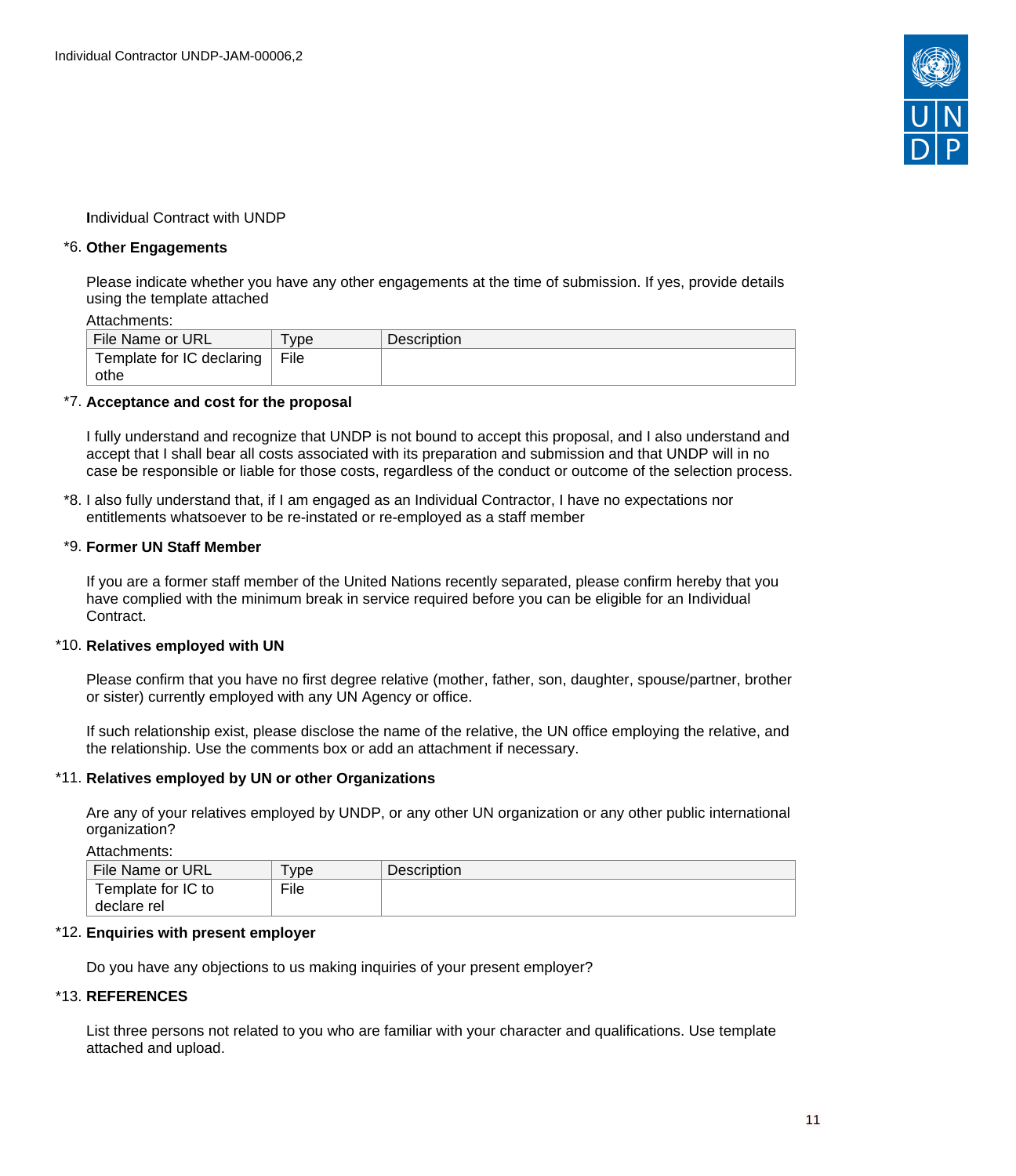

### Attachments:

| File Name or URL   | 'ype | Description |
|--------------------|------|-------------|
| Template for IC to | File |             |
| provide ref        |      |             |

\*14. Are you now or have you ever been a permanent civil servant in your government's employee? If yes, indicate when in the comments box

### \*15. **Criminal Records**

Have you been arrested, indicted, or summoned into court as a defendant in a criminal proceeding, or convicted, fined or imprisoned for the violation of any law (excluding minor traffic violations)? If yes, give full particulars of each case in an attached statement.

### \*16. **Statement of Health**

The selected contractor will be required to provide proof of insurance coverage as stated in the Statement of Health herewith attached prior to contract signature.

Attachments:

| File Name or URL   | vpe  | Description                      |
|--------------------|------|----------------------------------|
| Individual         | File | Template for statement of health |
| Contract Statement |      |                                  |

Target: I will be able to provide proof of medical insurance coverage if selected

#### \*17.

# **Conflict of Interest**

Consistent with the overall principle of fairness and impartiality in the conduct of UNDP Procurement, individual contractors who have been involved in the preparation or formulation of a project or any project implementation activity that leads to subsequent services, including but not limited to the writing of Terms of References for services leading to the engagement of Individual Contractor, should be disqualified from the selection process for IC services arising from such work, in order to prevent situations of conflict of interest. In the same manner, an individual contractor must neither be involved in the evaluation or assessment of a project or a project activity, if the same individual was involved in any aspects of its formulation or implementation.

Please disclose if you have been involved in any of the manners described above.

\*18. I certify that the statements made by me in answer to the foregoing questions are true, complete and correct to the best of my knowledge and belief. I understand that any misrepresentation or material omission made on a Personal History form or other document requested by the Organization may result in the termination of the service contract or special services agreement without notice.

NB. You will be requested to supply documentary evidence which support the statements you have made above. Do not, however, send any documentary evidence until you have been asked to do so and, in any event, do not submit the original texts of references or testimonials unless they have been obtained for the sole use of UNDP.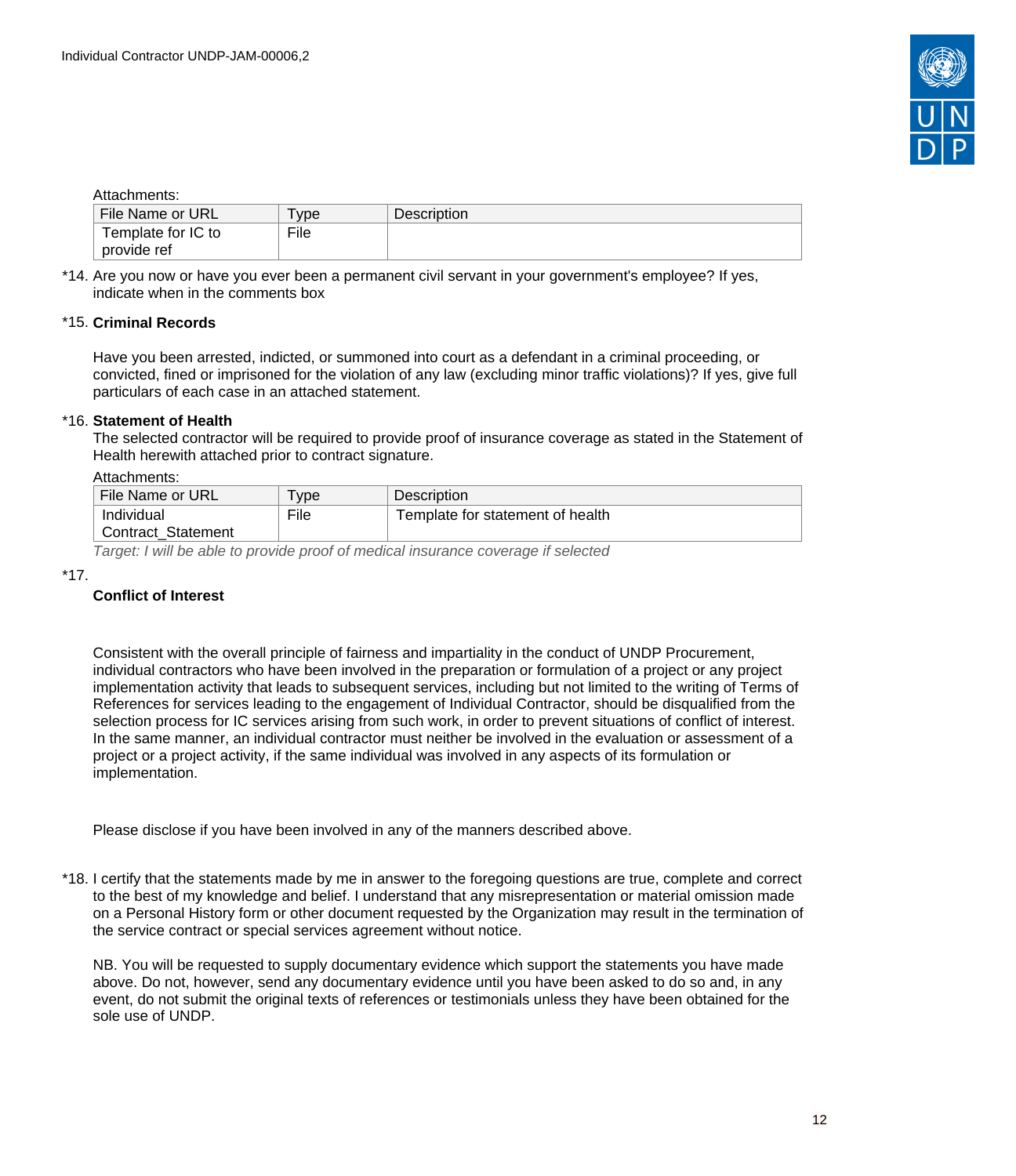

# <span id="page-12-0"></span>**2.6 Section 6. Annexes and attachments**

### \*1. **CV and other documents**

Have you uploaded your CV including education/qualifications, professional certifications, and employment records/experience?

- \*2. Have you provided a brief description of the approach to work?
- \*3. Have you provided breakdown of costs supporting the all inclusive financial proposal.

Please ensure there are no mathematical errors and that amounts match with your offer in the system Attachments:

| File Name or URL   | vpe  | <b>Description</b> |
|--------------------|------|--------------------|
| Template for IC to | File |                    |
| provide bre        |      |                    |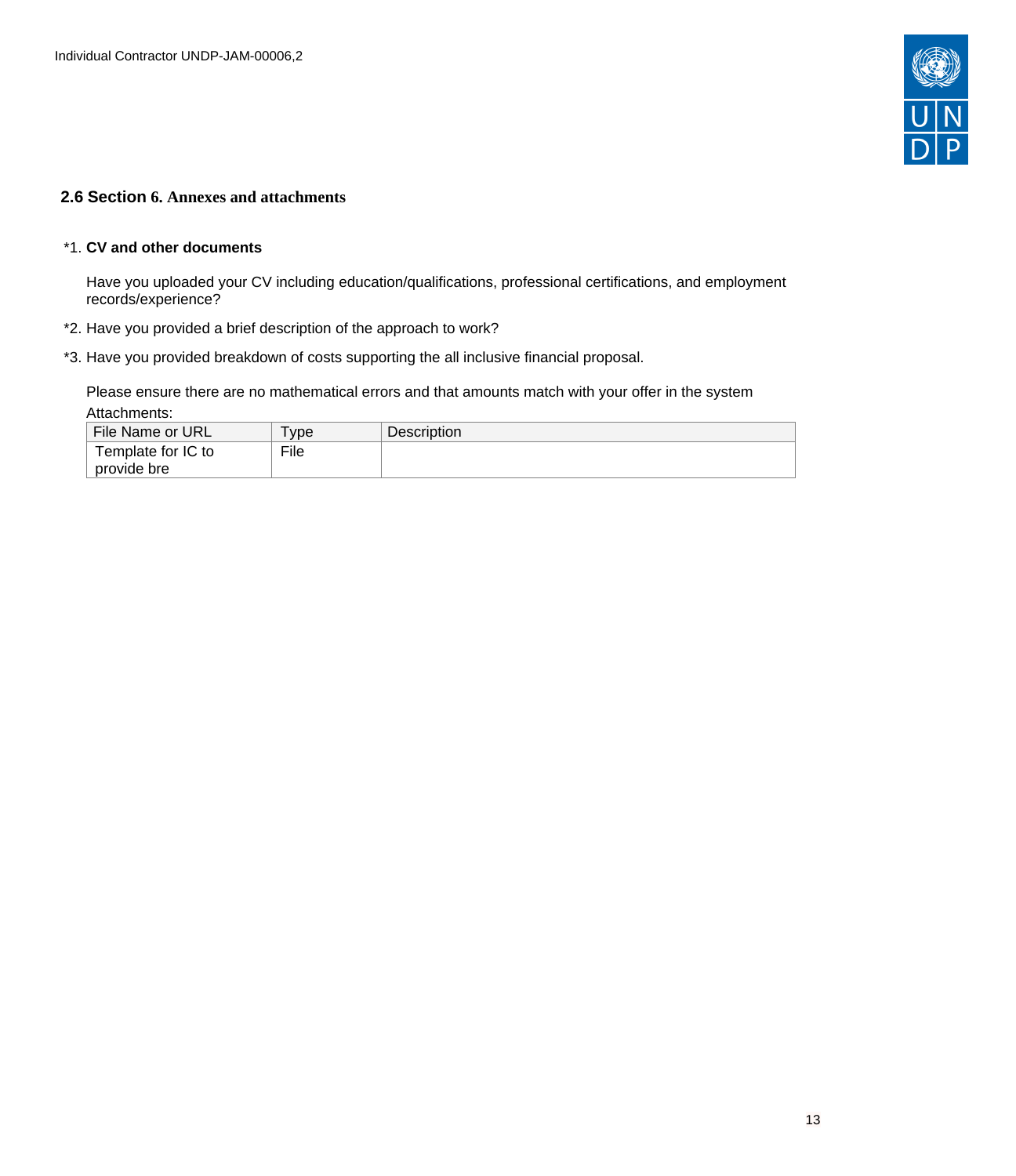Individual Contractor UNDP-JAM-00006,2

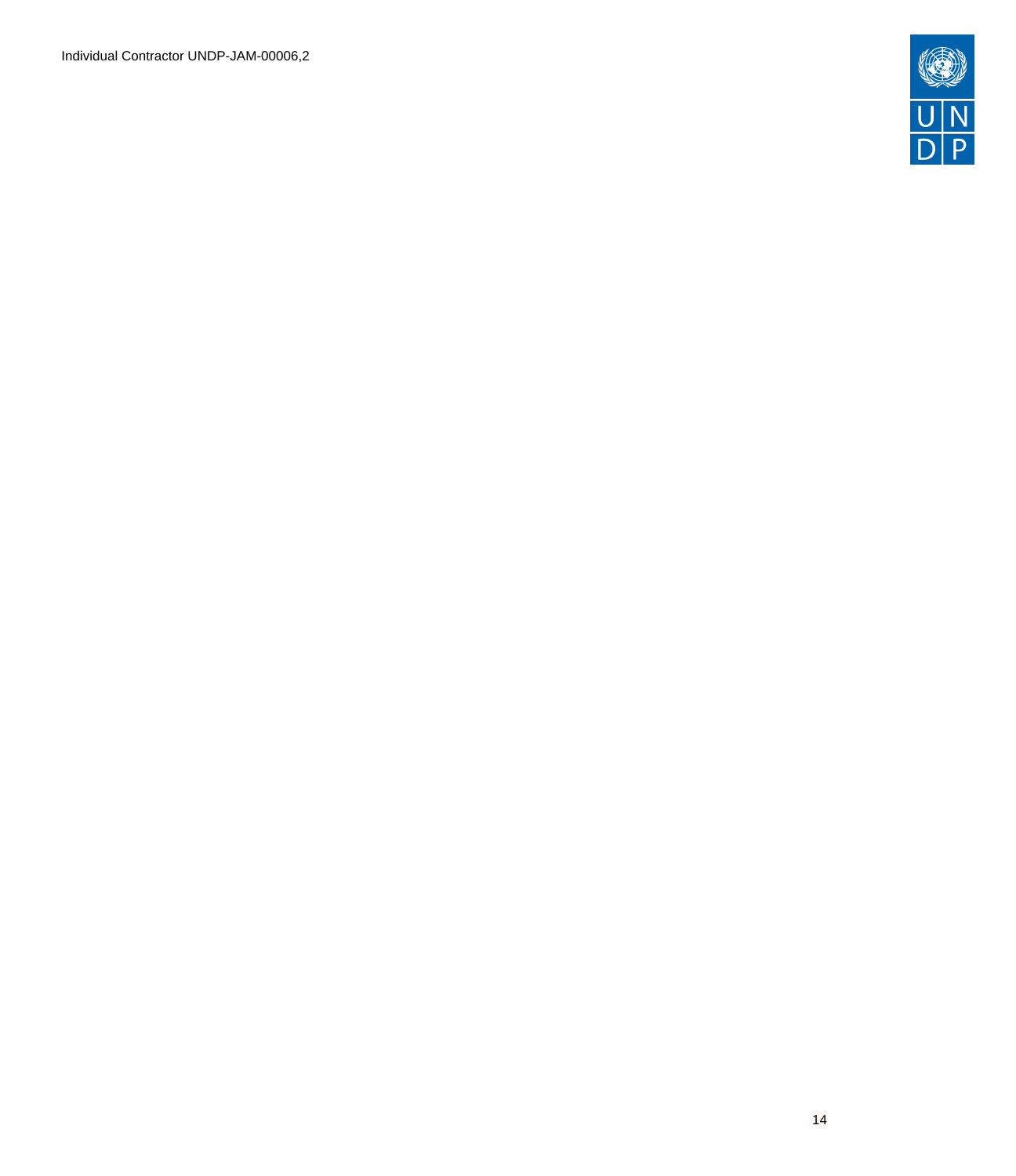

# <span id="page-14-0"></span>**3 Lines**

Instructions

Please add the price for each deliverable listed below.

| Deliverables/Output                                                                                                                                                                                                                                                                                                         | <b>Estimated # of Days</b> | <b>Proposed completion Days</b><br><b>Review</b> | Review and /<br><b>Required</b>      |
|-----------------------------------------------------------------------------------------------------------------------------------------------------------------------------------------------------------------------------------------------------------------------------------------------------------------------------|----------------------------|--------------------------------------------------|--------------------------------------|
| Deliverable 1: Workplan and<br><b>Inception Report</b>                                                                                                                                                                                                                                                                      | 5                          | 4 July 2022                                      | <b>UNDP Jamaid</b><br>Specialist, Po |
| Deliverable 2: Draft Project<br>Document to include the<br>following in the annexes:<br>Risk Log<br>i.<br>template;<br>Gender<br>ii.<br>Analysis template;<br>iii. Gender<br>iii.<br>Action Plan &<br>Budget;<br>iv. SES<br>iv.<br>Screening<br>template;<br>v.<br>$V_{\bullet}$<br>Performance<br>Management<br>Framework; | 25                         | 17 August 2022                                   | <b>UNDP Jamaid</b><br>Specialist, Po |
| Deliverable 3: Validation<br>Workshop & Report<br>a. Plan and execute validation<br>workshop;                                                                                                                                                                                                                               | 15                         | 9 September 2022                                 | <b>UNDP Jamaid</b><br>Specialist, Po |
| b. Revise Project Document<br>Package<br>c. Validation Workshop Report;                                                                                                                                                                                                                                                     |                            |                                                  |                                      |